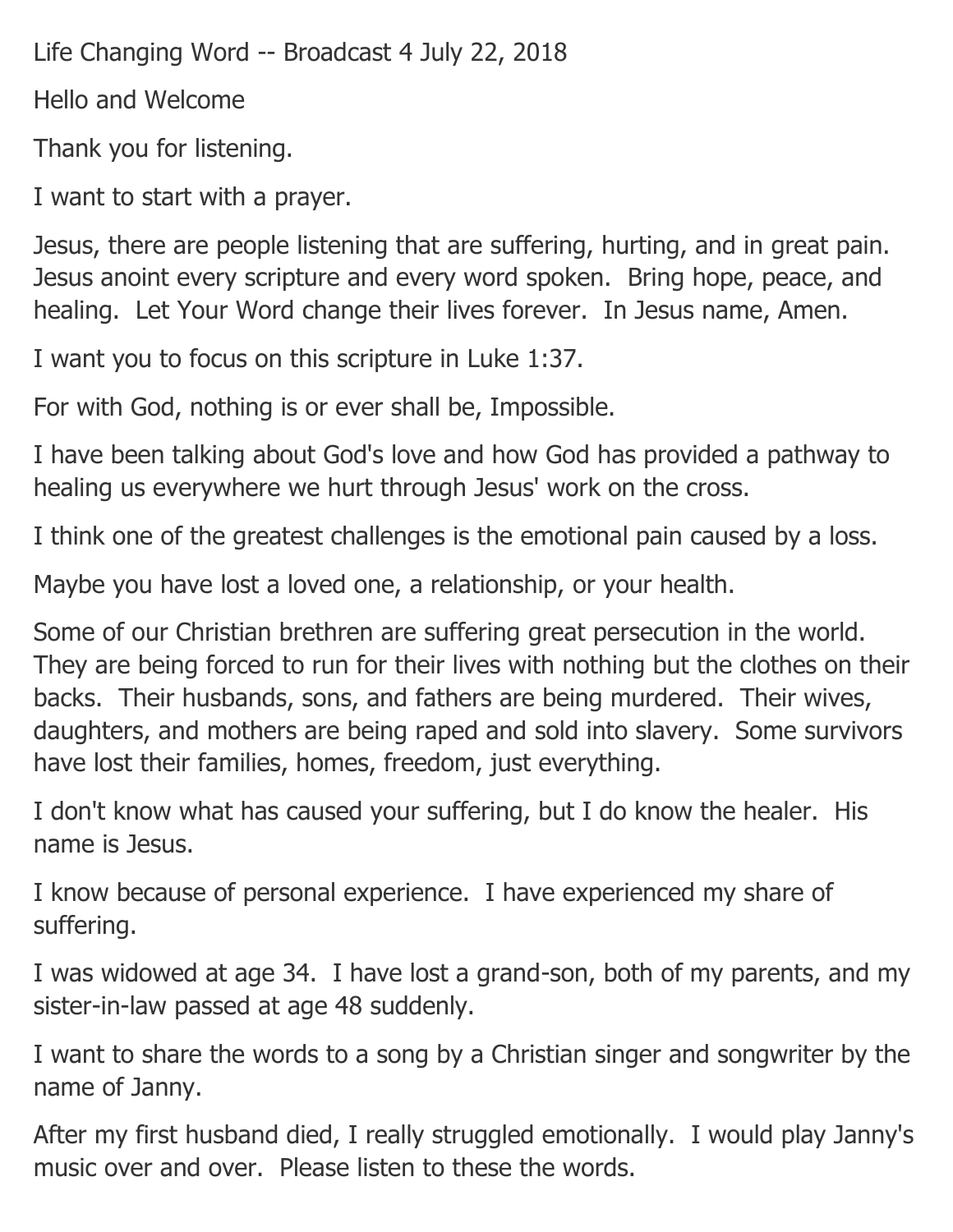Broken wings, take time to mend

Before they learn, to fly again

But on the breathe of God, you'll soar

You'll be stronger that before

Now I want to share some scripture and some practical ways to help you overcome and deal with the pain of loss. Here is a breakdown of the process.

First if it is a sudden change, you may suffer a shock and may go into denial to avoid the pain.

Slowly, this feeling is replaced with a great deal of pain. This pain can be so unbearable that you will look for a pain-killer. You may look for comfort in destructive ways, like, drugs, alcohol, and risky sexual behavior. Many throw themselves a daily pity party to wallow in the pain. None of these methods are productive and should be rejected. Also, in this stage, you can sink into despair and even consider suicide, but do not believe the lies of satan. Remember,

John 10:10 Satan comes only to steal, and to kill, and to destroy: but Jesus is come that we may have life, and that we may have life more abundantly.

Also, this feeling can be accompanied by guilt. You may beat yourself up because you should have known better or could have done something different that would have prevented the situation. This course of action is futile. Rarely, there is anything you could have done to prevent your circumstances and if there was something you could have done, the damage is already occurred and you can't go back and change things.

You will find yourself angry and wanting to place unwarranted blame on God or someone else.

This is a time to release those emotions, but find a healthy and constructive way to unleash them.

1Peter 5:7 Tells us to cast all your care upon Jesus; for he cares for you.

Here are some other scriptures that keep me centered and stable when I go through troubling times.

Phillipians 4:6-9 Worry for nothing; but in every thing by prayer and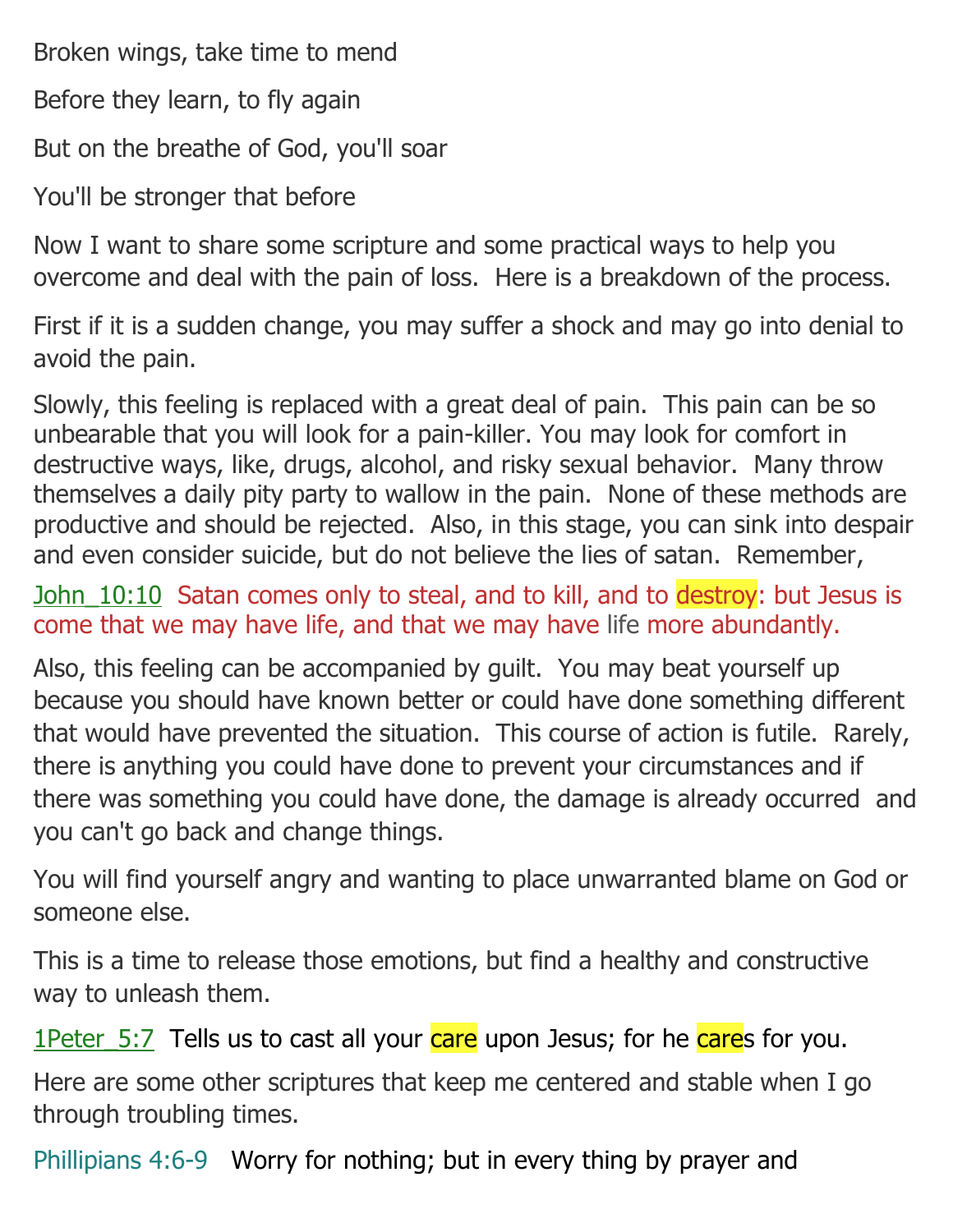supplication with thanksgiving let your requests be made known unto God. And the peace of God, which passes all understanding, shall keep your hearts and minds through Christ Jesus.

Finally, brethren, whatsoever things are true, whatsoever things are honest, whatsoever things *are* just, whatsoever things *are* pure, whatsoever things *are* lovely, whatsoever things are of good report; if there be any virtue, and if there be any praise, think on these things.

Those things, which ye have both learned, and received, and heard, and seen in me, do: and the God of peace shall be with you.

I want you to consider what you think about when you are in pain. Do you let your mind go to the dark side and think only negative outcomes. I suggest you count your blessings.

Yes, I believe that there is always someone who has it worse than I do. I must make myself sit down and even sometimes I write down how I have been blessed and read them over and over. I also start thanking God for the good things in my life and I try to get a perspective on how others have it so much harder than I do.

Finally, find someone who is in greater need than you and go help them. You will be amazed at how empowering and uplifting it is to relieve another's burden.

Also, in this stage, many people will bargain with God. You may threatened to never serve God. But that is the WRONG response. The right response is will you trust God regardless of your circumstances.

Paul writes in Philippians 4:11-13

I have learned, to be content in Christ, satisfied to the point where I am not disturbed or uneasy regardless of the state that I am in.

I know both how to live humbly and I know how to live in abundance. In every circumstance I have learned the secret of facing life, whether I am well-fed or going hungry, whether having an abundance or suffer need.

I can do all things through Christ who strengthens me.